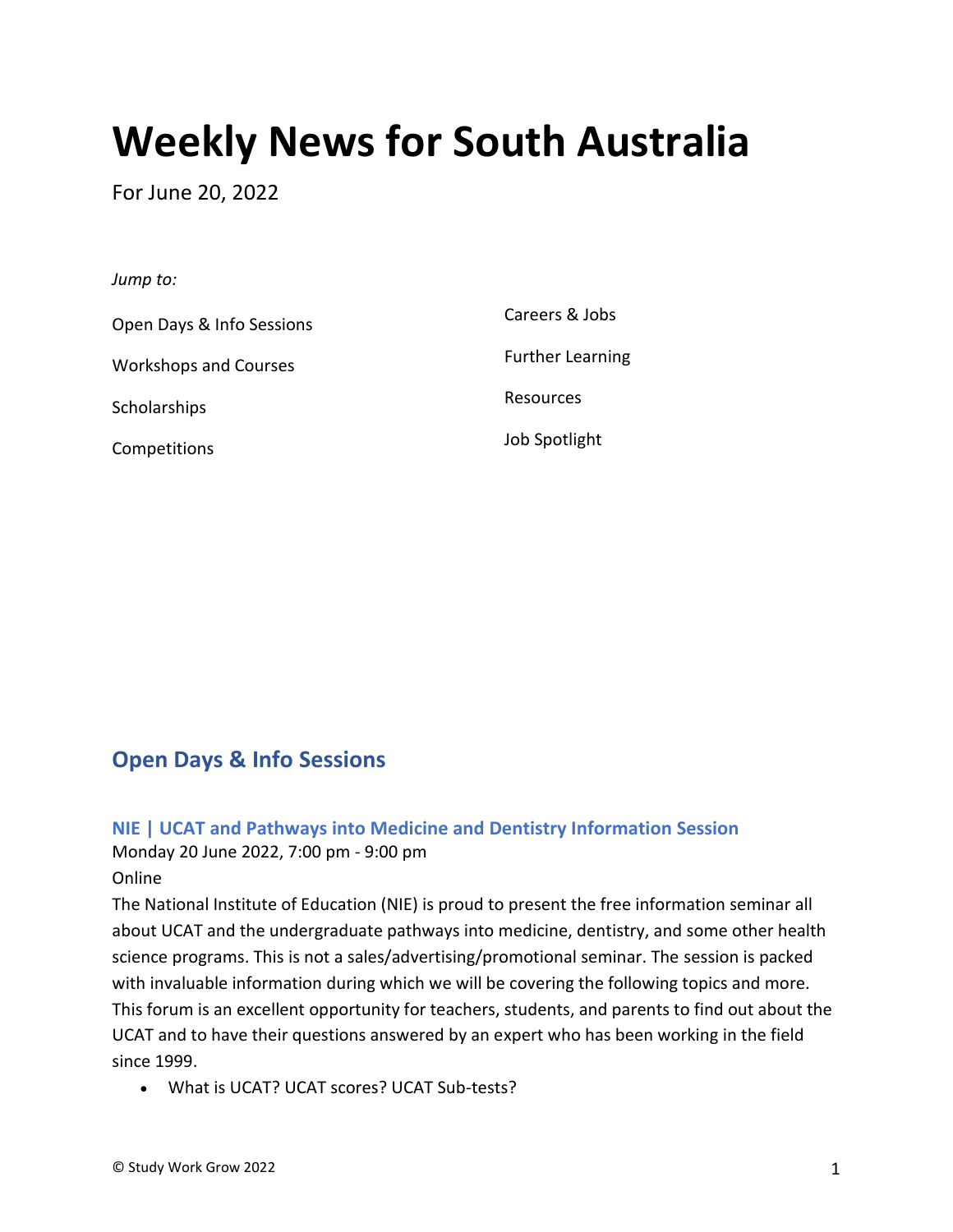- The Undergraduate Selection Criteria
- Application process into universities for medicine and dentistry
- When and who can sit the UCAT
- UCAT vs GAMSAT How is UCAT different?
- Can you prepare for the UCAT?
- Undergraduate medical school interview explained and medical school interview preparation advice
- Gap Year
- Alternative degrees and career choices
- Q & A

Find out more: [https://us02web.zoom.us/webinar/register/WN\\_cDMmeprLSCejLrq8BdcATg](https://us02web.zoom.us/webinar/register/WN_cDMmeprLSCejLrq8BdcATg)

# **iCanMed | Free UCAT Webinar: How to Score 95th+ Percentile in Less Than 50% Of Average Prep Time**

Thursday 23 June 2022, 7:30 pm - 9:00 pm

Online

Register for this free UCAT webinar to learn what you should be doing to put yourself in the best position for success in Year 12!

In this 1.5-hour webinar, we will:

- Identify the most common mistakes that cause students to waste valuable UCAT time
- Outline optimal methods for preparing for the UCAT (minimum time, maximum return)
- Sit a short mock test, followed by live step-by-step teaching of the most commonly asked questions
- Explain why most students who wait until Year 12 are highly likely to fail

Find out more: <https://www.icanmed.com.au/june-webinars/>

# **SCCE | Exchange Webinar**

Tuesday 28 June 2022, 6:00 pm - 7:00 pm Online

At SCCE, we understand that there is a lot to consider when going on exchange, which is why we are happy to offer these regular online information webinars to teach you all about your student exchange options. Our online sessions go for approximately 60 minutes. They will guide you through everything from you need to know about our programs. There is also time at the end of the presentation to ask questions, providing a wonderful opportunity to interact with both our staff and other future exchange students.

Find out more: <https://www.thisisscce.com/learn-more/exchange-webinars/>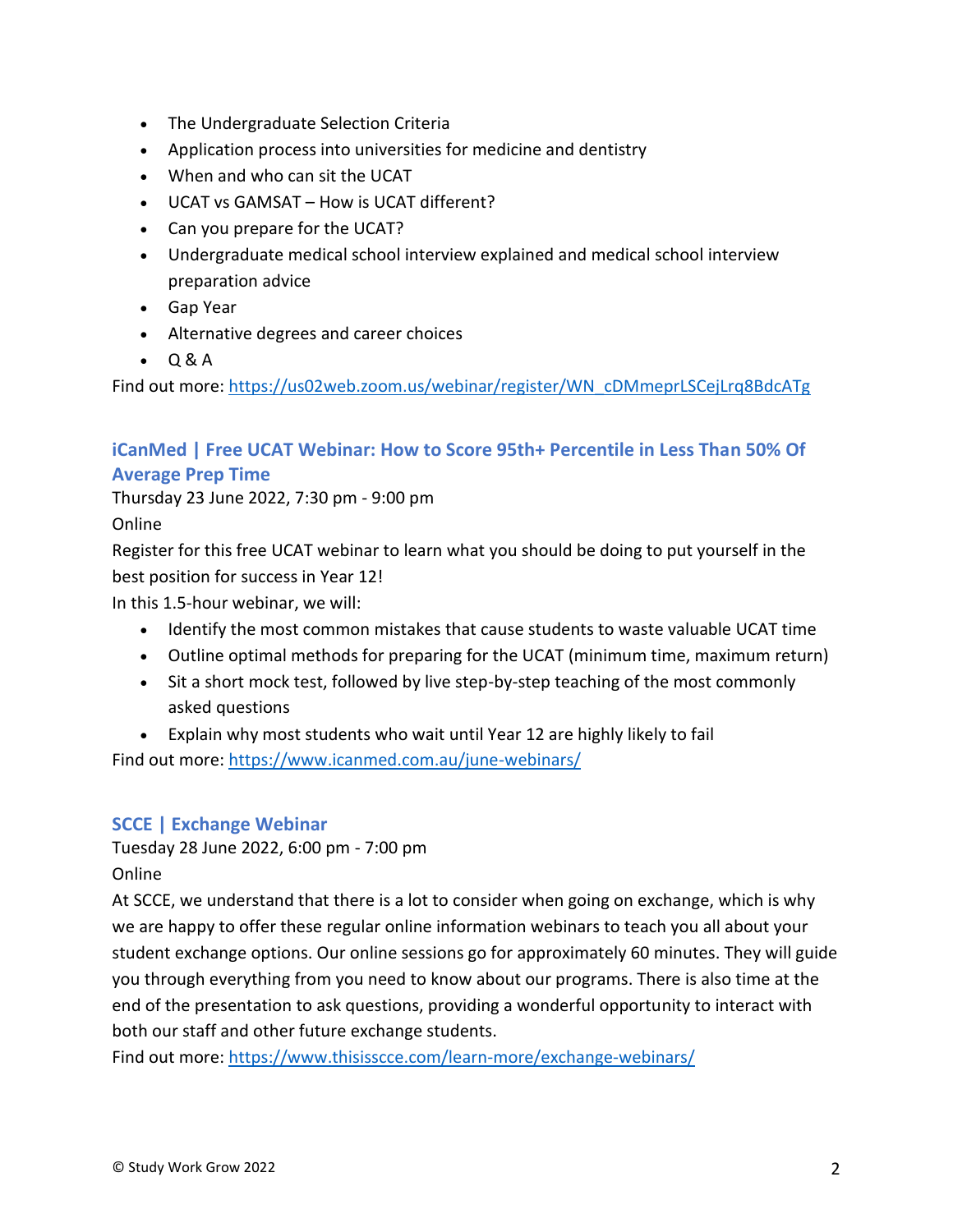# **University of Adelaide | Parents Information Session**

Wednesday 6 July 2022, 6:30 pm - 7:30 pm

The University of Adelaide

We are pleased to present an opportunity for parents, caregivers and families of high school students to meet expert advisers from the Domestic Recruitment Team at The University of Adelaide and hear information about 2022 tertiary applications.

At our 2022 Parents Information Session you will learn about degree choices, SATAC procedures, timelines, support services, accommodation, and everything else that is involved in the lead up to life at university.

There will also be a chance for you to ask questions or discuss anything else that we might be able to help with.

Find out more: [https://www.eventbrite.com.au/e/parents-information-session-tickets-](https://www.eventbrite.com.au/e/parents-information-session-tickets-348450574047)[348450574047](https://www.eventbrite.com.au/e/parents-information-session-tickets-348450574047)

# **Flinders | Uni Life – Livestream Information Session**

Thursday 7 July 2022, 2:00 pm - 2:30 pm

Online

Hear about what to expect when becoming a University student and how to tackle day to day student life.

Find out more: <https://events.flinders.edu.au/events/uni-life-livestream-information-session/>

# **Flinders | Nursing & Midwifery – Livestream Information Session**

Tuesday 12 July 2022, 11:00 am - 11:30 am

Online

Join a current Nursing/Midwifery student to find out more about what it's like studying Nursing/Midwifery at Flinders. We will cover entry requirements, course content, placement opportunities and specialisation options.

Find out more: [https://events.flinders.edu.au/events/nursing-midwifery-livestream](https://events.flinders.edu.au/events/nursing-midwifery-livestream-information-session/)[information-session/](https://events.flinders.edu.au/events/nursing-midwifery-livestream-information-session/)

# **UniSA | School Holiday Campus Tours**

**Magill:** Wednesday 13 July 2022, 10:00 am - 11:00 am

**Mawson Lakes:** Thursday 14 July 2022, 10:00 am - 11:00 am

**City West & City East:** Wednesday 20 July 2022, 10:00 am - 11:00 am

Take a tour of our state-of-the-art facilities, chat to us about your study and career options and connect with UniSA staff in a small group tour.

We look forward to welcoming you on campus during the July School Holidays.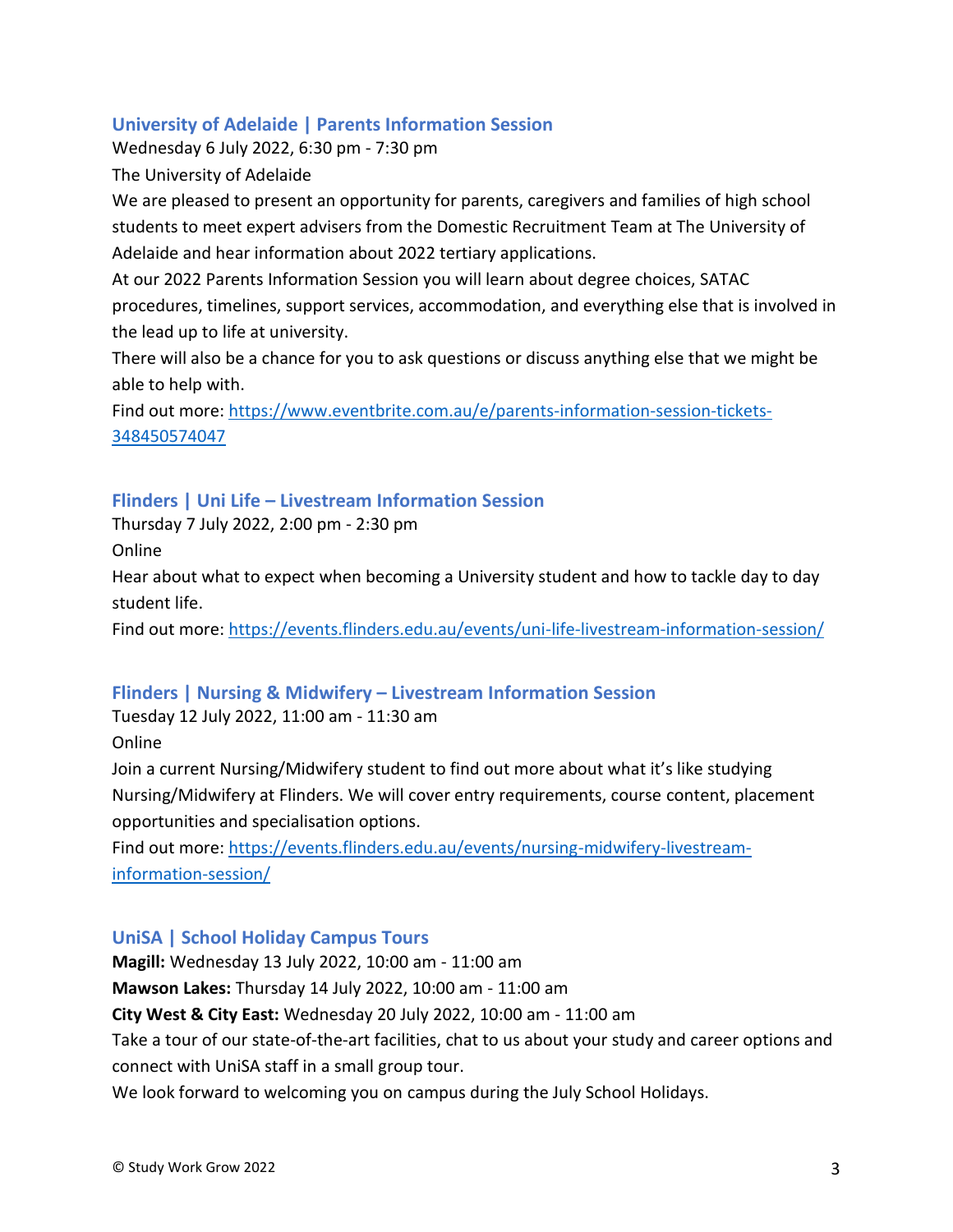# Find out more: <https://www.unisa.edu.au/calendar/school-holiday-campus-tours2/>

# **University of Adelaide | Animal and Vet Sciences Information Session**

Wednesday 13 July 2022, 11:00 am - 12:30 pm & 2:00 pm - 4:00 pm

Thursday 14 July 2022, 6:00 pm - 8:00 pm

University of Adelaide, Roseworthy Campus

Want to know more about The University of Adelaide's animal and veterinary science degrees? Sign up to find out more!

Take a tour of the unique Roseworthy campus and learn more about the degree offerings:

- Bachelor of Science (Veterinary Bioscience)
- Bachelor of Science (Animal Science)
- Bachelor of Science (Animal Behaviour)
- Bachelor of Veterinary Technology

Find out more: <https://www.eventbrite.com.au/cc/animal-and-vet-science-386569>

# **Tabor | 2022 Open Day**

Saturday 13 August 2022, 10:00 am - 3:00 pm

Tabor, Millswood

If you're interested in a meaningful career in Teacher Education, Counselling, Music, Youth Work, Ministry we would love you to join us. You'll experience a little of what being a student at Tabor might be like for you!

Immerse yourself in Tabor's Open Day with interactive experiences, informative presentations, campus tours, and one-on-one opportunities with staff and student ambassadors. Get one-onone academic advice from the heads of course programs. Talk with staff who can help you discuss your career options and answer any other questions you have Find out more: <https://lp.tabor.edu.au/2022-open-day-registration>

# **AIE | Open Day**

Sunday 14 August 2022, 10:00 am - 3:00 pm

Academy of Interactive Entertainment, Adelaide

Discover the courses designed to get you started in game development, 3D animation, film and visual effects at the AIE Open Day.

AIE's Open Day is a great opportunity to meet our teachers, staff and students. The day will cover everything you need to know about the:

- careers in games and VFX that we train students for;
- studios and industries that we work with;
- courses we offer from beginners to professional mastery, and;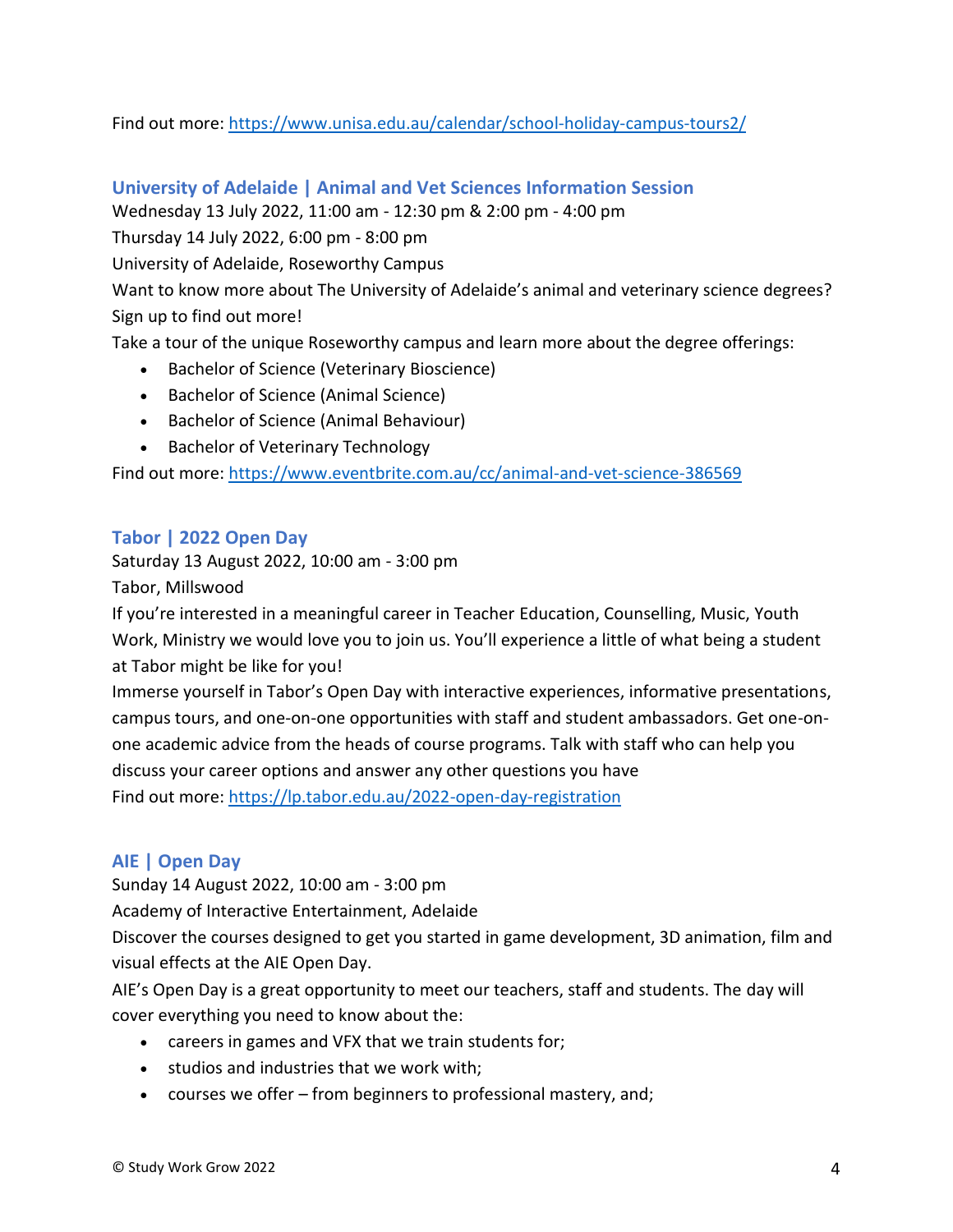• the software, skills and knowledge we teach.

AIE's Open Day will also include presentations on entry requirements and how to apply. Find out how AIE can get you into a creative career.

Find out more: [https://aie.edu.au/aie\\_event/open-day/](https://aie.edu.au/aie_event/open-day/)

# **ACU | Talk with Psychologists**

Wednesday 14 September 2022, 6:00 pm - 7:00 pm Online

A career in psychology will allow you to explore the human mind and behaviours, and improve outcomes for a range of people in the community.

Join us online to hear from ACU alumni about their experiences working as psychologists. Take part in a Q&A session with our graduates and learn what it is like to provide meaningful insight and support to others, when they need it most.

Find out more: [https://www.acu.edu.au/about-acu/events/2022/september/talk-with](https://www.acu.edu.au/about-acu/events/2022/september/talk-with-psychologists)[psychologists](https://www.acu.edu.au/about-acu/events/2022/september/talk-with-psychologists)

# <span id="page-4-0"></span>**Workshops and Courses**

# **Whitehouse Institute of Design | Illustration and Portfolio Workshop**

Saturday 25 June 2022, 10:00 am - 12:00 pm

Online

This workshop is for aspiring designers as a starting point for those wishing to develop their illustration skills and build a portfolio.

This online workshop is for aspiring designers and recommended as a starting point for those wishing to develop their illustration skills and create a portfolio for application to the Bachelor of Design program. In this 2-hour workshop, you will gain an understanding of how to illustrate with Marker and Paper, experiment with different multi-media materials and learn techniques for presenting your creative ideas.

This workshop focuses on the following areas of skill development including:

- Illustration techniques
- Application of pencils, professional markers and felt-tip pens for professional rendering
- Brief analysis of trends and preparation of illustrations to compliment a Mood Board
- Exploring an individual design aesthetic
- Beginners portfolio development and learn how to present your work for application to the Bachelor of Design program.

Find out more: <https://events.humanitix.com/illustration-and-portfolio-workshop-irqh1led>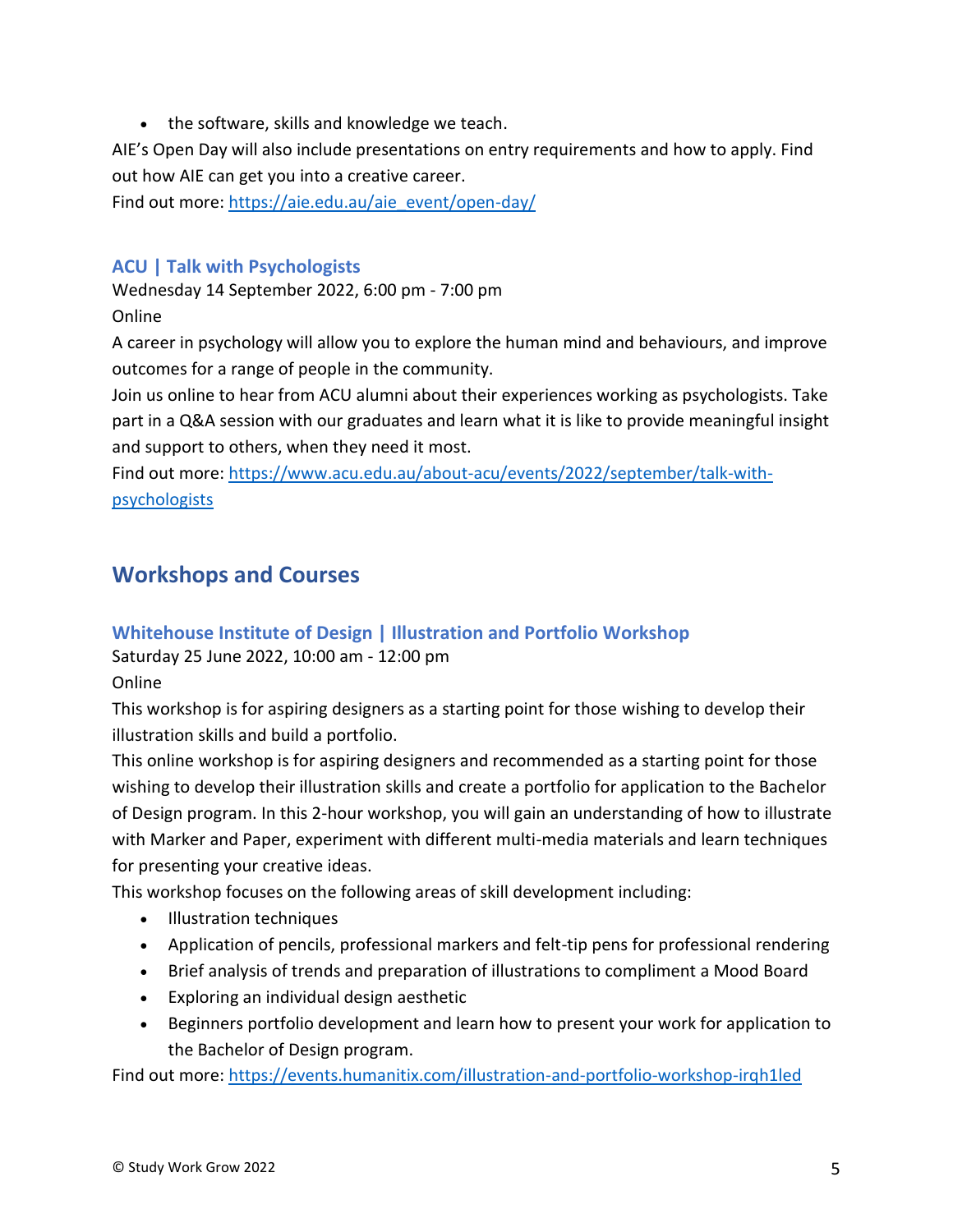# **AGSA | School Holiday Workshop: Portrait Painting with Jasmine Crisp**

Thursday 14 July 2022, 10:00 am - 3:00 pm

Art Gallery of South Australia

Excited to learn the ropes of portrait painting? Join South Australian painter and mural artist Jasmine Crisp to discover your own style and capture the identity of your subject in acrylic! Be inspired by the portraits showcased in the latest exhibitions Archie 100: A Century of the Archibald Prize and Robert Wilson: Moving Portraits.

This workshop is suitable for beginners, and all materials are provided. Please bring your own lunch and water.

Find out more: [https://www.agsa.sa.gov.au/whats-on/event-calendar/school-holiday](https://www.agsa.sa.gov.au/whats-on/event-calendar/school-holiday-workshop-portrait-painting-with-jasmine-crisp/)[workshop-portrait-painting-with-jasmine-crisp/](https://www.agsa.sa.gov.au/whats-on/event-calendar/school-holiday-workshop-portrait-painting-with-jasmine-crisp/)

# **AGSA | Neo Face Time**

Saturday 13 August 2022, 6:00 pm - 8:30 pm

Art Gallery of South Australia

Snapshot, sketch, filter and record the faces around you! Listen to wicked live music, stage a scene with The Studio artist Jasmine Crisp and explore the portraits showcased in Neo's SALA exhibition! Explore the latest exhibitions *Archie 100: A Century of the Archibald Prize* and *Robert Wilson: Moving Portraits*.

Find out more: <https://www.agsa.sa.gov.au/whats-on/event-calendar/neo-face-time/>

# <span id="page-5-0"></span>**Scholarships**

# **PEF National Secondary Scholarship**

Value: \$1,500 AUD per year

Open/Closing Dates: June 22, 2022 – October 19, 2022

The Public Education Foundation's National Secondary Scholarships support two Aboriginal or Torres Strait Islander students, two refugee students and two students currently experiencing financial hardship that may prevent them from continuing their senior years of education in a public school.

[Find out more](https://www.publiceducationfoundation.org.au/pef-national-secondary-scholarship/)

#### **2023 Pinnacle Foundation Scholarships**

Value: Up to \$8,000 AUD Open/Closing Dates: July 1, 2022 – August 31, 2022 We provide educational scholarships, mentoring and opportunities for young LGBTIQ+ Australians to realise their full potential and overcome challenges arising from their identity.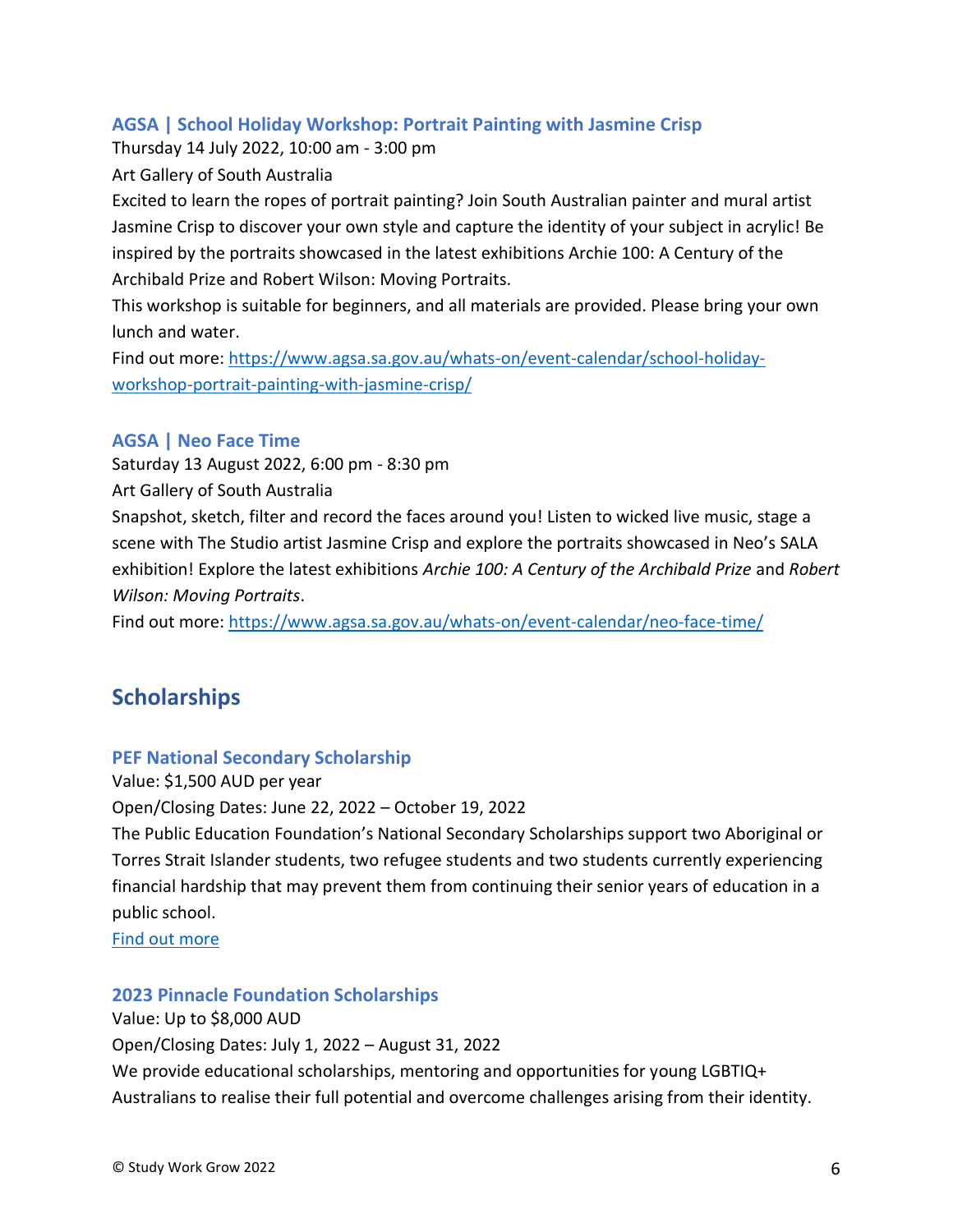Scholarships are awarded for fulltime study at public institutions of higher education in Australia, for the purpose of gaining an educational or vocational qualification in any profession, trade or the arts.

[Find out more](https://thepinnaclefoundation.org/our-scholars/apply-for-a-scholarship/)

# <span id="page-6-0"></span>**Competitions**

#### **MyState Student Film Festival**

The MyState Student Film Festival is back again for another year of fun, creativity and exploration.

You can enter an original short film in whatever genre you like — drama, comedy, action, documentary, animation or even a music video. The story, setting, plot and style are all completely up to you.

Entry to the MyState Student Film Festival is free and students from Kindergarten to University are eligible to submit their films and have the chance to share in thousands of prizes. **Entries close 21 October.**

Find out more and enter here: [https://www.mystatefilmfestival.com.au/the-festival/festival](https://www.mystatefilmfestival.com.au/the-festival/festival-information/)[information/](https://www.mystatefilmfestival.com.au/the-festival/festival-information/)

# **myfuture Careers of the Future Competition**

myfuture's Careers of the Future competition is the ultimate way for teachers to engage students in career education by encouraging them to think about and share their vision for future careers.

Students from classrooms across Australia are invited to participate in this fun, creative and future-focused competition where students can choose their submission format and tell myfuture what the careers of the future will look like.

We want students to share their vision for the future with us by telling us what the future careers will look like. For example, will we see an increase in AI specialists? Are tech-orientated jobs going to dominate career searches? Will demand for social workers increase as technology improves our standard of living?

Entries can be submitted in any format, such as:

- Posters
- Artwork
- Essays
- Videos
- Interviews
- Podcasts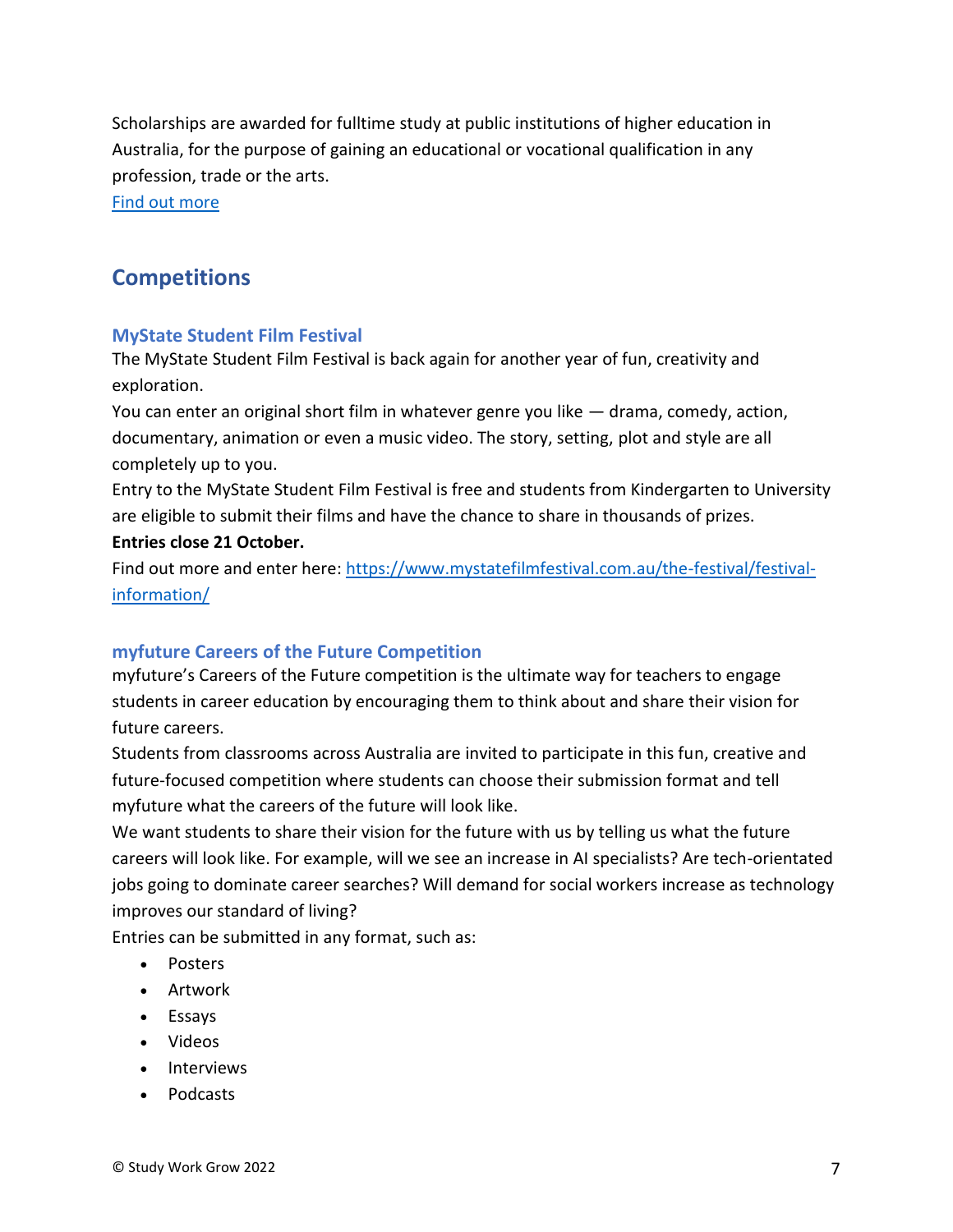- Interpretive dance
- Illustrations

Our Careers of the Future competition is free and open to every classroom in Australia. Teachers submit student(s) entries via the online submission form, sharing their vision for future careers.

#### **Competition closes Friday 22 July 5pm AEST.**

Find out more: <https://myfuture.edu.au/20th-anniversary/careers-of-the-future-competition>

#### **Anthology Magazine Short Story Competition**

Writers of short fiction are invited to enter the Anthology Magazine Short Story Competition. Established to recognise and encourage creative writing and provide a platform for publication, it is open to original and previously unpublished short stories in the English language by a writer of any nationality, living anywhere in the world.

Stories submitted must be on the theme of 'Courage' and not exceed the maximum of 1,500 words. Writers can submit as many entries as they wish.

Winners will receive a €500 cash prize and the chance to see their work published in a future issue of Anthology. The winner will also receive a one year subscription to Anthology Magazine. **Entries are open until 31 August 2022.**

Find out more: <https://anthology-magazine.com/awards/short-story-award/>

# **2022 National History Challenge**

The National History Challenge is a research-based competition for students. It gives students a chance to be historians, researching world history, examining Australia's past, investigating their community or exploring their own roots.

The theme for 2022 is "Causes and Consequences".

Entrants may be students from Primary years to Year 12, 19 years of age or younger in Australian schools. **Entries close Friday 26 August.**

Find out more and enter here: <http://historychallenge.org.au/>

# **Wool4School Design Competition**

Wool4School is an annual student design competition encouraging budding fashion designers to show the nation what they're made of.

Open to all Australian school students in high school, the Wool4School competition invites students in years  $7 - 12$  to design an outfit using a minimum of 70% wool. The outfit must contain a minimum of one piece with a maximum of four pieces and show the student's creative and innovative side.

This year we want you to celebrate your hero by designing them an outfit that embodies your interpretation of sustainability. Your hero's outfit must be fit for a purpose. For example, is your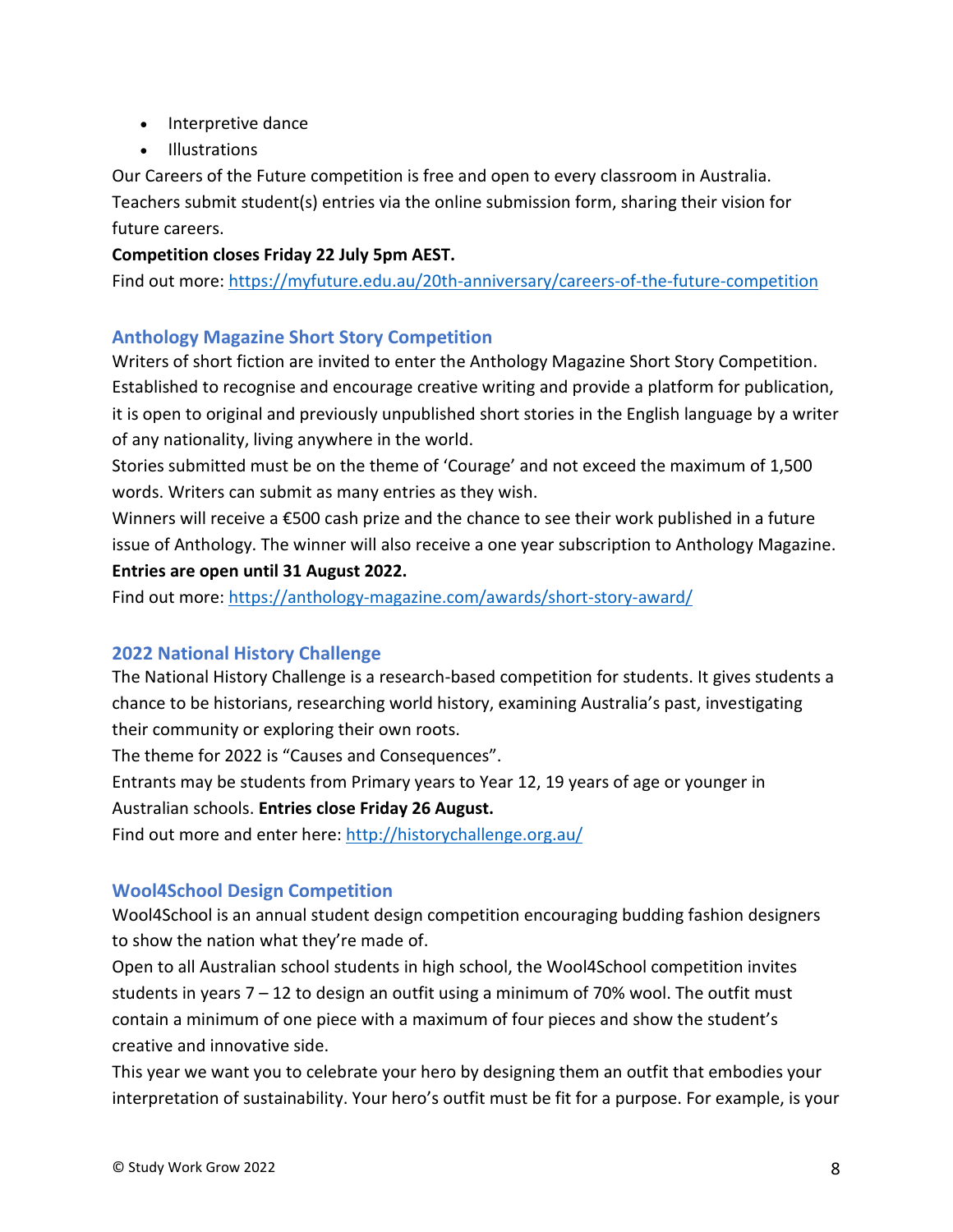hero an environmental advocate? How can they communicate their message with what they wear? We want you to be as creative and innovative as possible. Let your ideas run wild! **The competition closes 5 August 2022.**

Find out more and register here: <https://www.wool4school.com/>

#### **2022 Neo SALA Exhibition**

Young artists this one's for you! This August, Neo is hosting an exhibition as part of the South Australian Living Artists (SALA) Festival.

We're looking for portraits of any medium, in celebration of our upcoming exhibitions *Archie 100: A Century of the Archibald Prize* and *Robert Wilson: Moving portraits*.

The Neo SALA exhibition will be featured online across August, and will be screened at our in person event Neo Face Time on Saturday 13 August.

Entries are open to young people aged 13-17 across South Australia. **Entries close Monday 18 July at 5pm.**

Find out more: <https://www.agsa.sa.gov.au/whats-on/2022-neo-sala-exhibition/>

# <span id="page-8-0"></span>**Careers & Jobs**

# **Understanding Workplace Health and Safety**

Workplace Health and Safety (WHS), also known as Occupational Health and Safety (OH&S), are a series of laws and regulations.

They're in place to ensure that employers make every effort to protect you (their employee and the public) from both physical and psychosocial workplace hazards.

From slippery floors, heavy loads, unguarded machinery and hazardous substances, to workplace bullying, violence and aggression, everything is covered.

In 2012 an Australian wide model formed as the basis for health and safety laws. But there are still regional variations, so it's a good idea to have an idea about what your rights and responsibilities are within your state or territory.

#### **What do WHS laws mean for you?**

When you start at work or change jobs, these laws mean employers must provide:

- safe premises
- safe machinery and materials
- safe systems of work
- information, instruction, training and supervision
- a suitable working environment and facilities.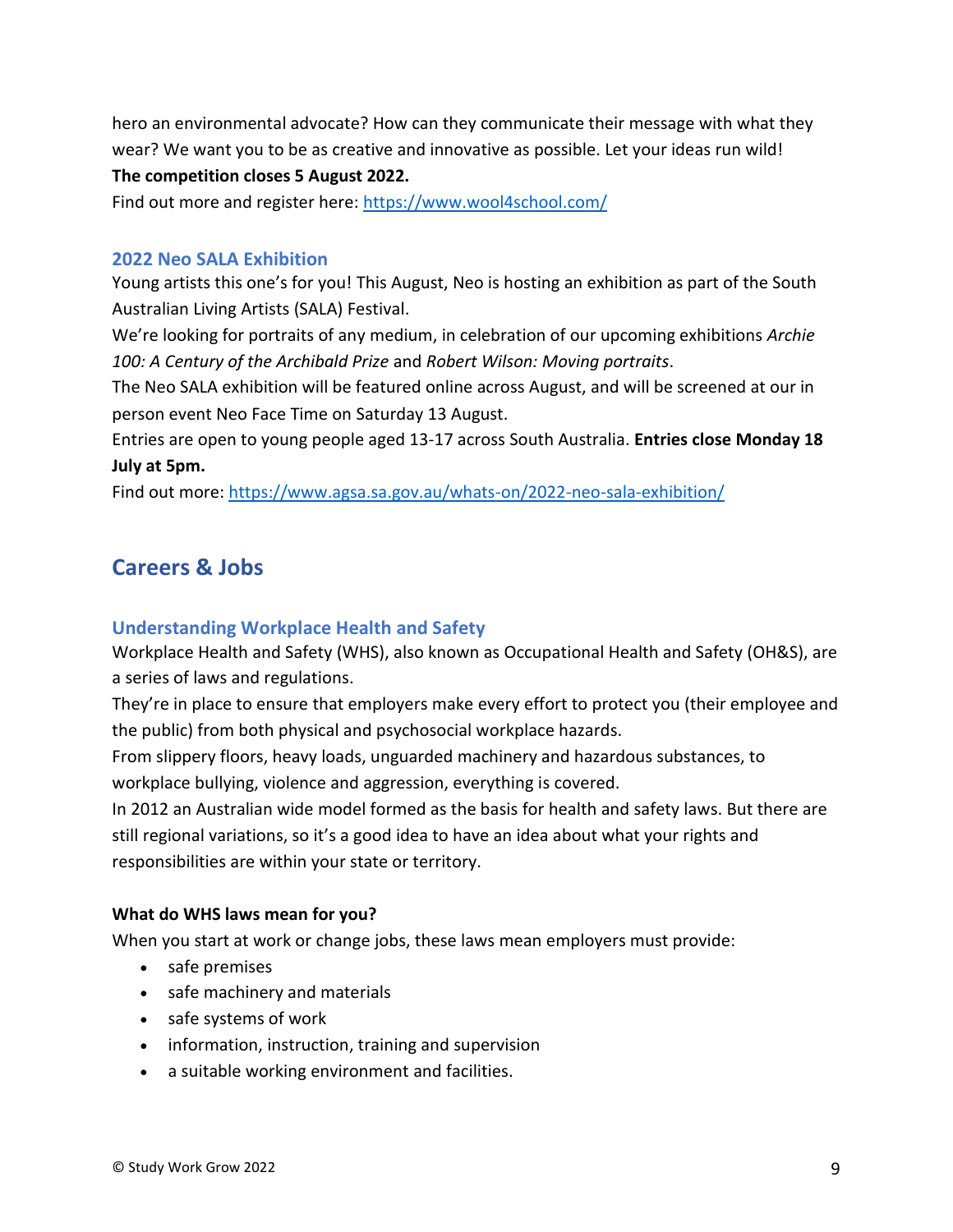#### **Your responsibilities are likely to include:**

- following safe work procedures
- using any personal protective equipment (PPE) required
- not interfering with or misusing anything provided for work health and safety at the workplace
- not placing others at risk
- taking every precaution with your own health and safety
- seeking help if your health and safety or of that of a colleague is at risk
- reporting injury or illness immediately
- reporting unsafe acts or conditions
- undertaking all training required as part of the WHS

#### **Starting a new job**

When you first start work, or even if you move to a new role in the same company, you'll probably start off with an employee orientation or induction (they pretty much mean the same thing).

Orientations are a run-down of all the important things you should know about day to day business and what happens in an emergency.

It'll usually include an explanation of what the business expects from you. They'll let you know about other departments in the organisation and describe the hierarchy (who your supervisors are and anyone else you need to report to). You'll also learn more about the administrative processes you'll need to do your job well, as well as any other miscellaneous policies and rules. You'll also cover WHS topics such as:

- hazards and risks in your workplace.
- special equipment, such as personal protective equipment, which may require additional training
- safe work practices
- work health and safety legislation
- emergency procedures e.g. exits, evacuation measures, emergency contacts
- location of the first aid station
- how and where to report injuries, unsafe conditions and acts
- your right to refuse hazardous work.

If you are going into a job that has risk associated with it, for example agriculture, transport, construction, electricity or gas services – then you're more likely to have a more in depth induction.

You'll be encouraged to ask questions at any time, so if you're unsure about what to do or how to do it safely – make sure you ask. In new jobs you'll also often have a mentor or supervisor you can check in with.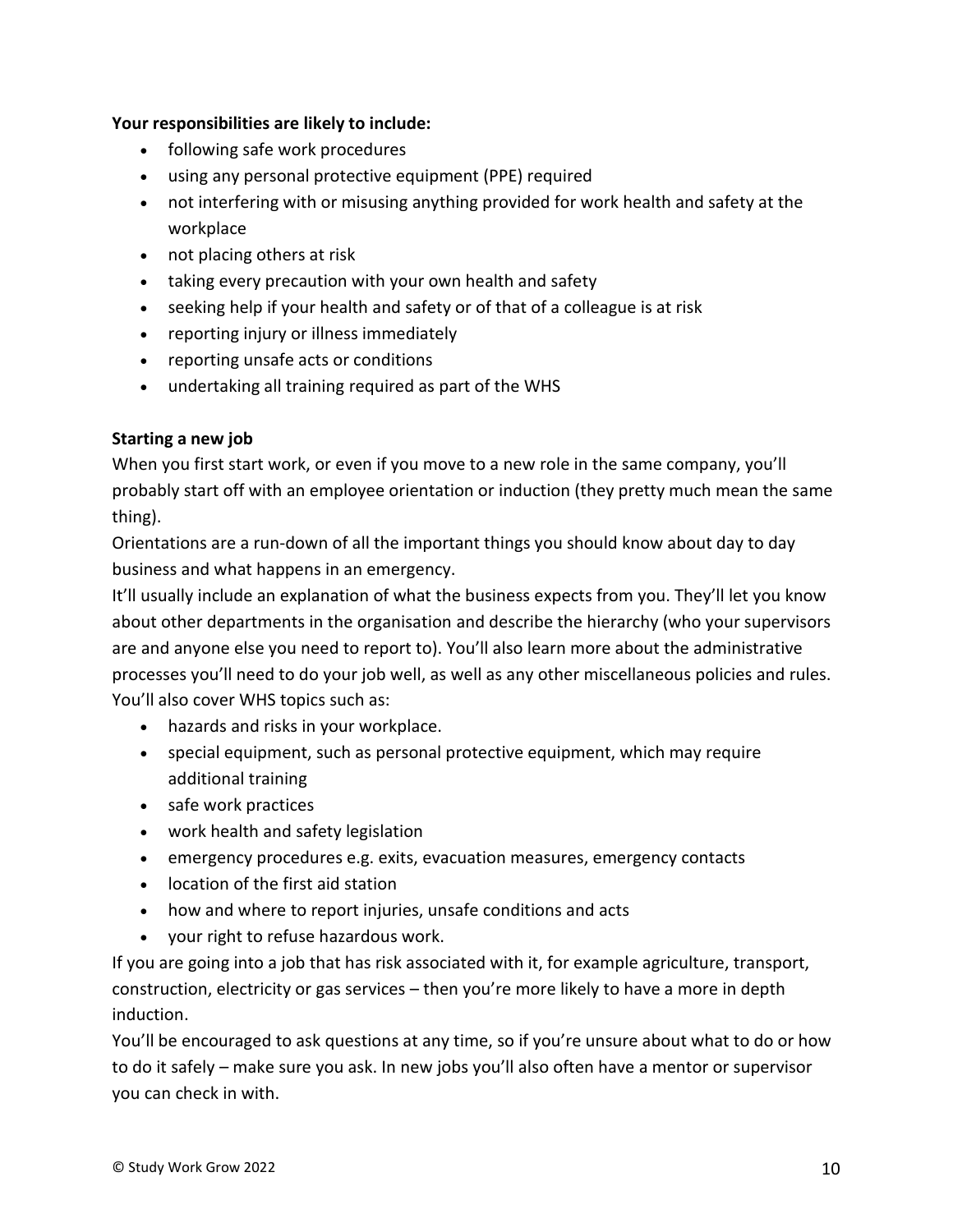You may have an assessment after your orientation. It's just to check you've understood everything and that the training you were given was up to scratch.

#### **Test your knowledge**

[Passport to Safety](http://www.passporttosafety.com.au/) – short workplace health and safety courses designed for young people preparing to enter the workforce for work experience, work placement, part-time or full-time work.

[Introduction to Safety](https://www.safework.sa.gov.au/resources/online-activities/introduction-to-safety-tutorial) – designed for young workers starting out in their first job. It aims to give a new workers an understanding of the basic health and safety issues they may face at work. [safe@work Self assessment tests](https://www.education.vic.gov.au/school/students/beyond/Pages/quiz.aspx) – to test your knowledge of the safe@work modules. You can also earn an Award of Attainment.

#### **Still want to read more?**

For more information, including a complete list of all the WHS topics legislated for, [Safe Work](https://www.safeworkaustralia.gov.au/)  [Australia](https://www.safeworkaustralia.gov.au/)'s webpage provides all the information you might need.

#### **Career Stories with Careerify**

Your career will be as unique as you. It will be a journey full of twists and turns and ups and downs. In Career Stories, you'll see how people have navigated their career journey so far. Some had a clear idea of where they wanted to go. And others ended up in unexpected places because they gave new things a go or changed their mind. Either way, you'll see how things have a habit of working out.

Read the stories here: <https://careerify.tas.gov.au/career-stories/>

#### **TiE Young Entrepreneurs (TYE) Program**

The TYE program is a series of structured workshops for high school students where the students learn how to come up with a good business idea and build a plan around it. Participants, in teams of 3-4 students, are mentored in teams by TiE Melbourne Charter Members, who are experienced and successful leaders and entrepreneurs. The TYE Program culminates in a formal team presentation of their idea and business plan to a panel of experienced entrepreneurs.

The goal of the TYE program is to inspire, challenge and empower high school students to become the next generation of entrepreneurs and business leaders.

The TiE Young Entrepreneurs program is aimed at school-age students from Year 8 to Year 11. The TYE Melbourne 2022 program will be delivered through a hybrid (physical + Zoom) model. During the program, students in Melbourne will physically attend the workshops at Swinburne University, Hawthorn Campus, each Saturday. After each workshop, the teams will spend time with their mentors applying their learnings to their business idea.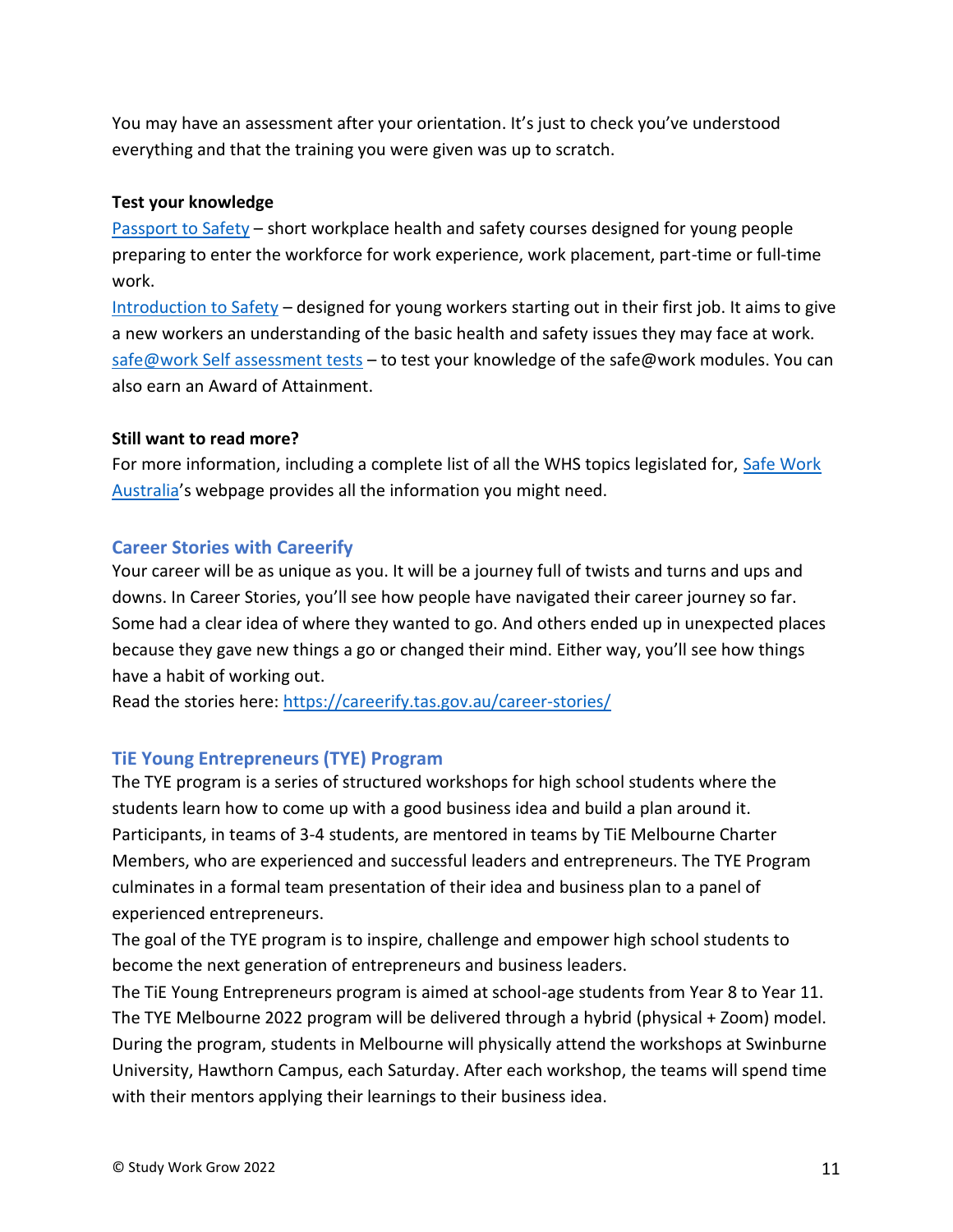Interstate students will attend the same workshops online and meet their mentors via Zoom. They hybrid model allows students from across Australia to work together to develop their ideas and business acumen.

**Applications for the program close 30 June.**

Find out more: <https://melbourne.tie.org/programs/tie-young-entrepreneurs-tye-program/>

#### **Increase to the Minimum Wage**

Big news – the Fair Work Commission has ruled the minimum wage will increase by **5.2%**. This means the new hourly rate (for full and part-time employees over the age of 21) will be going up to \$21.38.

#### **What might this mean for you?**

Well, currently in jobs such such as aged and disability care, fast food, and supermarkets, many only offer minimum wage. This means that people will now be getting paid more for their work in these big (and vital) industries.

If you're working in one of these jobs, this means your wage will go up. Of course, this depends on whether you're currently earning the minimum wage.

The wage increase is set to begin on **July 1**.

Some other people on award wages, which includes industries such as aviation and hospitality, can expect a wage increase of 4.6%. This is set to come in on October 1.

Note that, by law, employers are required to pass these increases on to their employees. You shouldn't have to ask for a raise. If you're unsure or have any concerns, you can always contact the [Fair Work Commission.](https://www.fwc.gov.au/)

#### **What if I'm under 21?**

Even though you'll still earn slightly less than the base minimum wage, you'll still be set to see an increase.

This is because the minimum wage for people under the age of 21 is based on a percentage of the base minimum wage – so if it goes up, so does your wage.

Say, for example, that your wage is 85% of the base minimum wage. Previously, this means you'd be earning around \$17.28 an hour. With the new increase to the base minimum wage, your wage will also go up to around \$18.17 an hour.

# **Why is the minimum wage going up?**

It's kind of complex. But you've probably noticed that the price of a lot of things have been going up – fuel, groceries, etc. The increase in the minimum wage is designed to ensure people can still afford to buy basic necessities – that is, that their wage is consistent with the cost of living.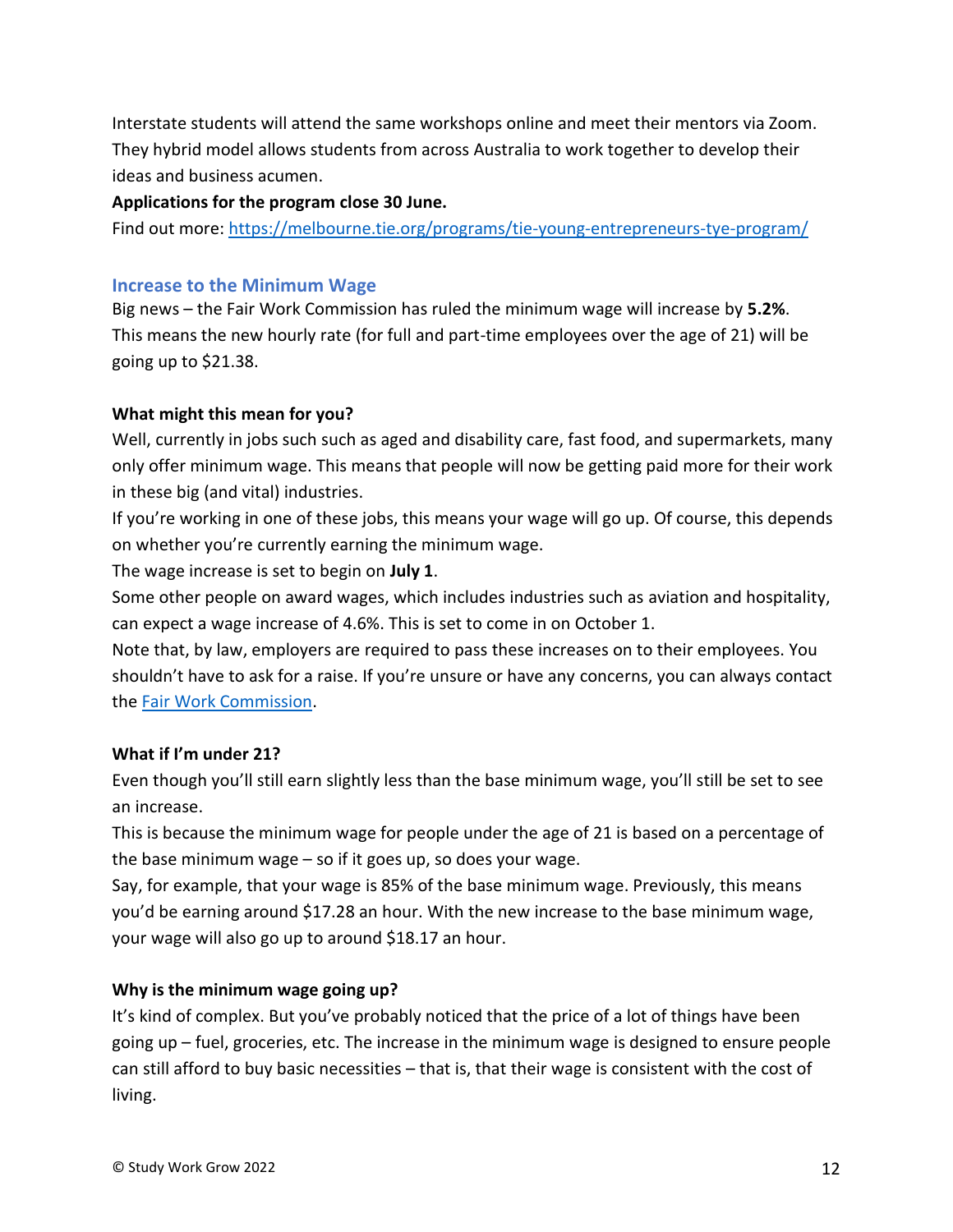#### **Want to know more?**

You can read more about the minimum wage and how it's set by the Fair Work Commission here: <https://www.fwc.gov.au/agreements-awards/minimum-wages-and-conditions>

# <span id="page-12-0"></span>**Further Learning**

#### **Hear from Australian VET Alumni**

Apprenticeships and traineeships are Vocational Education and Training (VET) courses that combine paid work with structured training. Training focuses on knowledge, attitudes and real skills, and can be provided on-the-job, off-the-job or through a combination of both. Apprenticeships and traineeships can be full-time or part-time.

Hear from some Australian VET Alumni as they describe their apprenticeship journey here: <https://www.yourcareer.gov.au/learn-and-train/become-an-apprentice>

#### **Cyber Academy – starting 2023**

The Cyber Academy is home to Australia's most unique, innovative educational program, and we're throwing the doors open for the first time in 2023.

The Cyber Academy is an exciting, inclusive, one-of-a-kind program co-designed by industry, education and government to fast-track students into a career in the cyber industry and boost Australia's sovereign cyber capabilities.

The Academy's three-year degree – which includes an 'earn as you learn' apprenticeship program to fast track students' cybersecurity careers – will make sure that graduates can hit the ground running, and add value quicker. The program combines blended study with employment at either a Government Department, an industry partner or Deloitte (committed to taking 10% of all program students).

All successful graduates will receive nationally recognised qualifications.

Express your interest in joining the program to find out

more: [https://www2.deloitte.com/au/en/pages/about-deloitte/articles/cyber-academy](https://www2.deloitte.com/au/en/pages/about-deloitte/articles/cyber-academy-students.html)[students.html](https://www2.deloitte.com/au/en/pages/about-deloitte/articles/cyber-academy-students.html)

#### **WHITEHOUSE Institute of Design Early Entry**

WHITEHOUSE is committed to supporting students who have been presented with challenges over recent years.

In 2022, WHITEHOUSE will assess applications based on first semester Year 12 results and some examples of your creative work, for guaranteed entry into WHITEHOUSE for February/March 2023.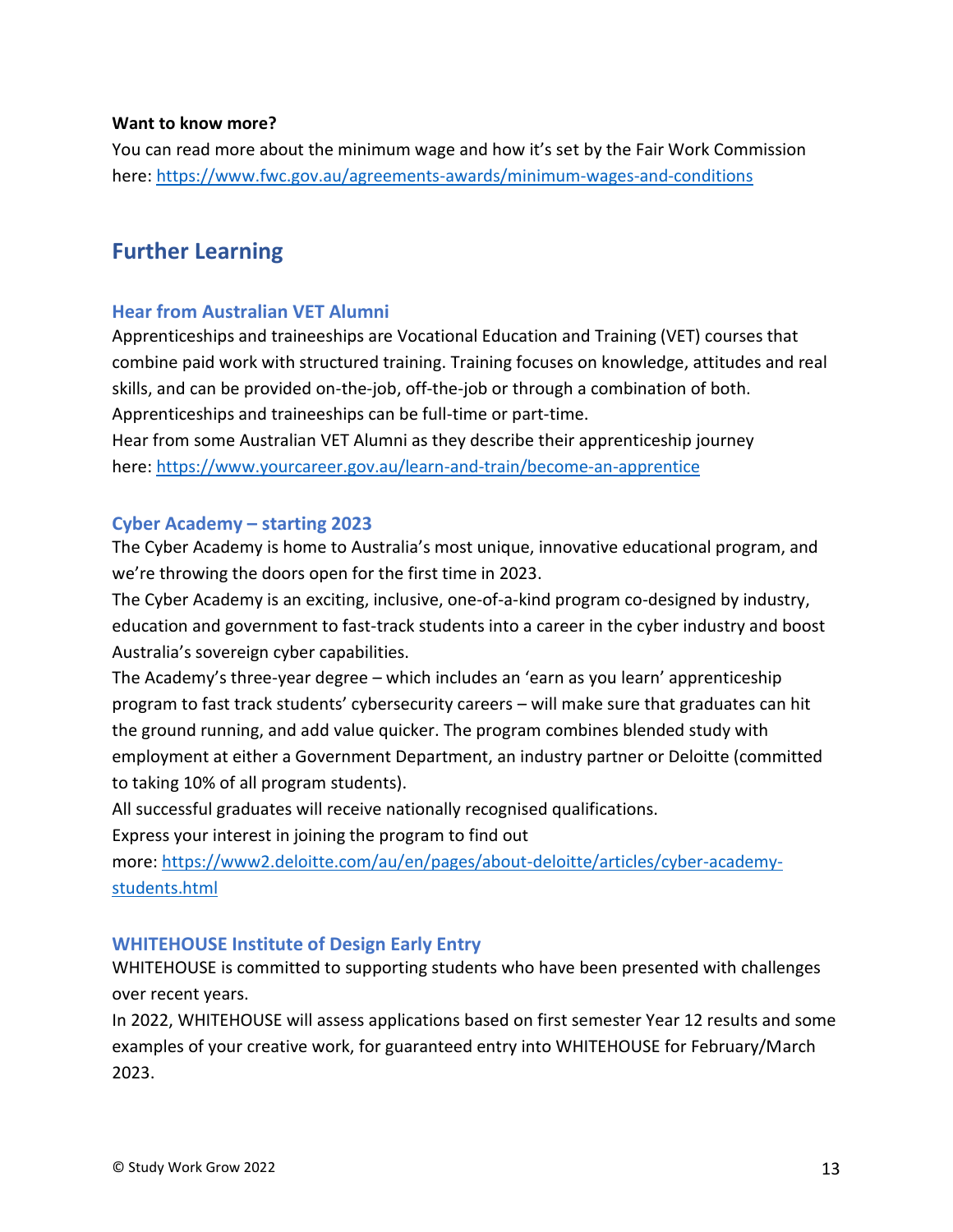Current Year 12 students can apply from anywhere in Australia. WHITEHOUSE have campuses in Brisbane, Sydney and Melbourne.

Find out more: <https://whitehouse-design.edu.au/early-offer-schemes-for-year-12-students/>

#### **Meet a Mentor – Aviation Careers Mentor Program**

#### **Meet Yvette Payne – Aircraft Maintenance Engineer**

Introducing Yvette who is one of the many awesome mentors in the Program.

Born into an aviation family, Yvette (Vee), didn't work in Aircraft Maintenance Engineering (AME) until her early 20s.

Vee first enjoyed several other roles including process line operator, logistics and also worked as an explosive ordnance technician; but none sparked her passion like aviation.

After completing full-time study, she took a position as an apprentice AME, working on military helicopters and has never looked back.

*"I call the Aviation Industry a "choose your own adventure" type of career, the possibilities are almost endless and the sky isn't even the limit anymore."*

Vee enjoys working on aircraft and recently moved into a Quality Analyst role. This role utilises her skills and knowledge accumulated throughout her career to help make aviation safer and more efficient.

Even as a mother with a toddler, 18 months old, Vee has found the aviation industry supportive in continuing a career, she feels she is thriving and learning and describes a career in the aviation industry "one of endless opportunities".

*"Never ever let anyone tell you what you are or aren't capable of."*

# **Aviation Careers Mentor Program – only a few spaces left to take advantage of this unique offering**

Designed specifically to help women of all ages and life stages access exciting career opportunities across the aviation industry now and in the future.

The mentor program aims to help define aviation career goals and then develop a plan to achieve these goals, with the guidance of a supportive industry mentor.

The program runs from 29th June to 29th September 2022, with two one-hour virtual mentormentee catchups each month.

This is a **FREE** program, with *limited places remaining*. **Applications close 28th June.** Apply to join the program at; <https://empoweringwsw.com.au/events>

Be inspired, take control and map your path to an exciting aviation career!

# **Application Tips with Macquarie University**

Learn how to maximise your applications for direct entry, early entry, and scholarships in this short video.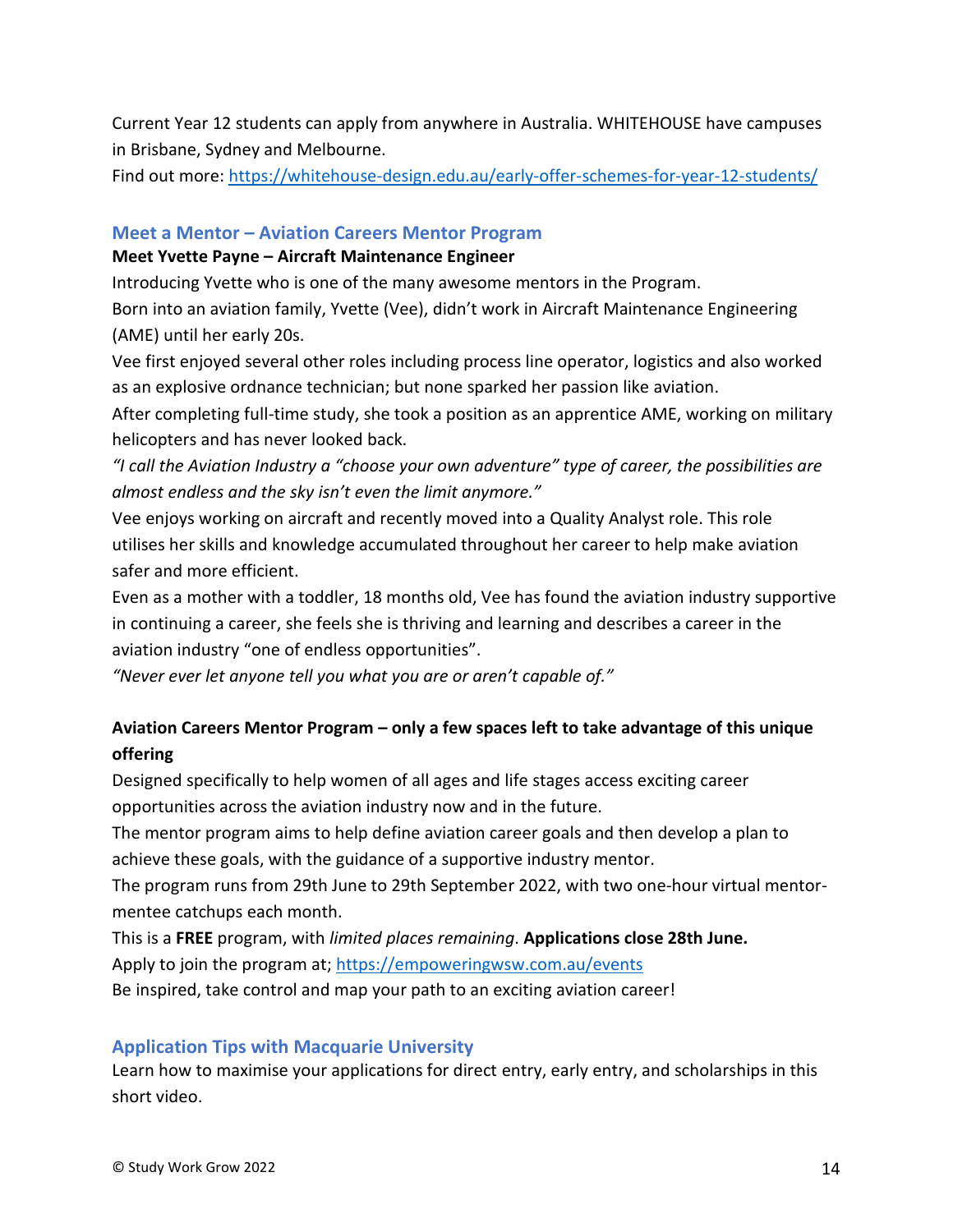Lucy from Study Work Grow is joined by Tristan and Rhiannan from Macquarie University's Future Students Team, and they discuss some of the key things to think about when putting together your university applications.

Watch the video here:<https://youtu.be/njlPkPvBcFc>

# <span id="page-14-0"></span>**Resources**

#### **Help your teenager develop their strengths**

When we actively use our strengths we are likely to be happier, more engaged in our work and experience a better quality of life. Helping your teen to understand and build on their strengths will give them the tools to face challenges and create more positive outcomes for themselves. Read the full blog from ReachOut here: [https://parents.au.reachout.com/skills-to](https://parents.au.reachout.com/skills-to-build/connecting-and-communicating/things-to-try-supportive-parenting/help-your-teenager-develop-their-strengths)[build/connecting-and-communicating/things-to-try-supportive-parenting/help-your-teenager](https://parents.au.reachout.com/skills-to-build/connecting-and-communicating/things-to-try-supportive-parenting/help-your-teenager-develop-their-strengths)[develop-their-strengths](https://parents.au.reachout.com/skills-to-build/connecting-and-communicating/things-to-try-supportive-parenting/help-your-teenager-develop-their-strengths)

#### **Vaping and Young People – Factsheet For Parents and Carers**

While it's true that tobacco smoking has fallen out of favour amongst Australia's youth in recent years, they're also taking up an increasingly popular and dangerous alternative: 'vaping'. This resource was created to fill the knowledge gap around vaping and e-cigarettes, empowering parents and carers with the latest research and information to engage in meaningful conversations with their dependents about the potential harms. View the resource

here: [http://www.parentsaustralia.com/application/files/1516/2822/7228/OYO210604\\_LFA\\_V](http://www.parentsaustralia.com/application/files/1516/2822/7228/OYO210604_LFA_Vaping_Fact_Sheet_Parents_V4K.pdf) aping Fact Sheet Parents V4K.pdf

# <span id="page-14-1"></span>**Job Spotlight**

#### **[How to become an Astronaut](https://studyworkgrow.com.au/2022/06/16/astronaut/)**

Space is a growing industry. Once upon a time the only way to get into the industry was to work for the government, but now some of the world's biggest and brightest minds are focused on commercialising space. Which means more jobs and more opportunities.

Although a bulk of the opportunities are available overseas, the industry is growing fast in Australia as well. There are lots of Government and private sector roles, from technical and engineering jobs to defence, advisory roles, research, communications, and more.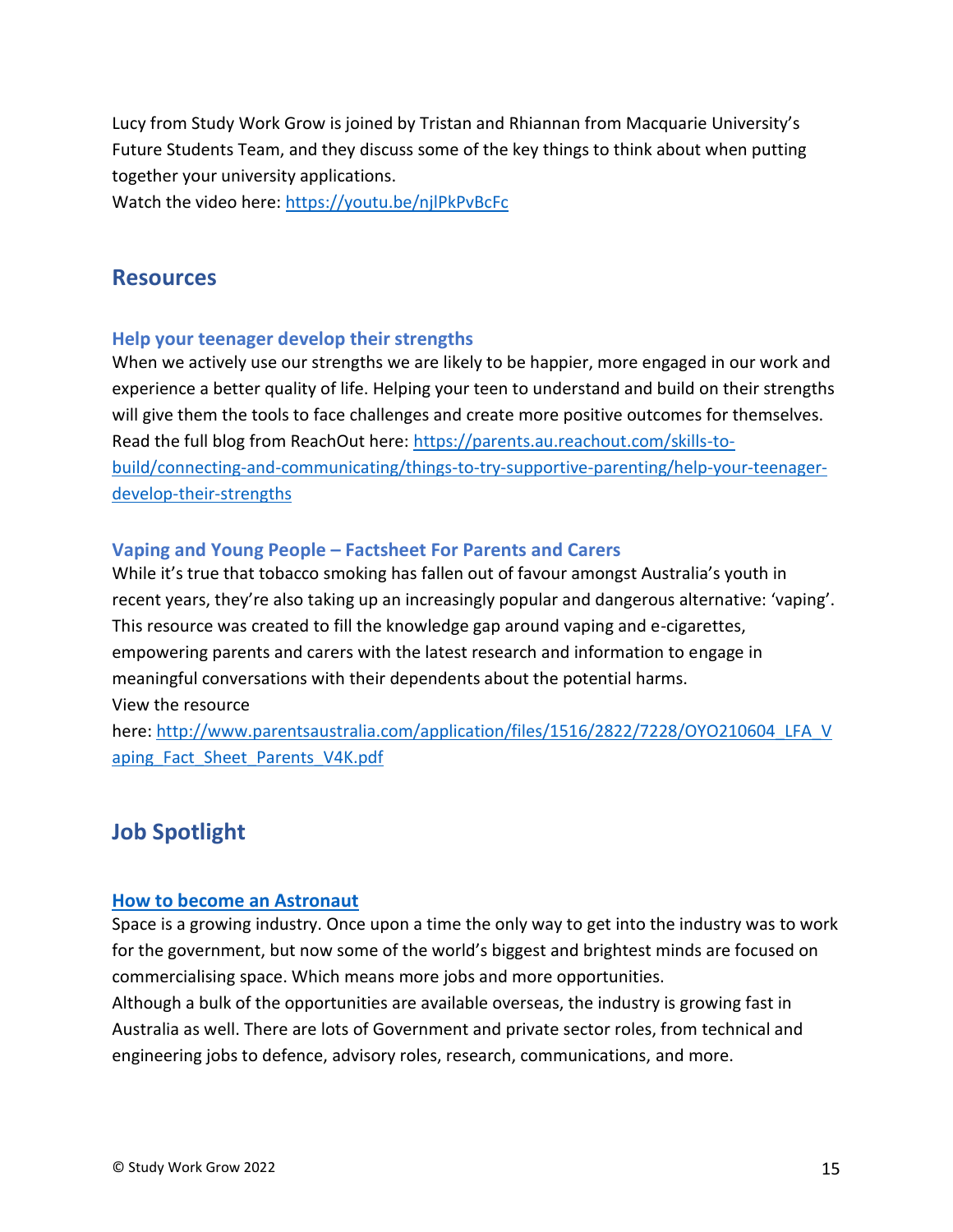#### **About you:**

- Passionate about space and innovation
- Creative and technically minded
- Physically fit and capable
- Excellent maths skills
- Great communicator
- Willing to put in hard work and time

#### **Lifestyle Impact: High**

- Part Time opportunities: Depends on the exact role.
- Average hours for full-time workers: Depends on the exact role.
- Salary (average): The sky's the limit, literally. Expect to earn a lot.
- Future career growth: Very strong (source: labourmarketinsights.gov.au).
- You will be doing work in a variety of environments, both indoors and outdoors.
- You will probably have to do a lot of travel, so be prepared to move around a lot to find the best opportunities.

#### **How to become an Astronaut in Australia**

#### **Opportunities in Australia**

Many Australian universities offer Aerospace Engineering degrees, and you can expect to study for at least 4 years. If you take a dual degree, which might increase your chances of success in job applications, you could extend your study time to 5 years plus. Consider a dual degree in maths, computer science, or even management. Many degrees will include placements and team projects to make sure you're ready for the workplace.

The Australian Defence Force also offers training programs, including degrees, for people who want to become [Aeronautical Engineers](https://www.defencejobs.gov.au/jobs/Air-Force/aeronautical-engineer) or [Pilots.](https://www.defencejobs.gov.au/jobs/Air-Force/pilot) If you choose pilot you could possibly still study Engineering, before becoming a pilot.

#### **NASA – National Aeronautics and Space Administration**

NASA is the USA's space authority, and still at the forefront of the industry. They have a [list of](https://www.nasa.gov/careers/featured-careers)  [their main occupations](https://www.nasa.gov/careers/featured-careers) which shows us the sorts of skills they look for. Here are the main job types:

- Science and Research
- Data Science, Cyber and IT
- Engineering
- Business Services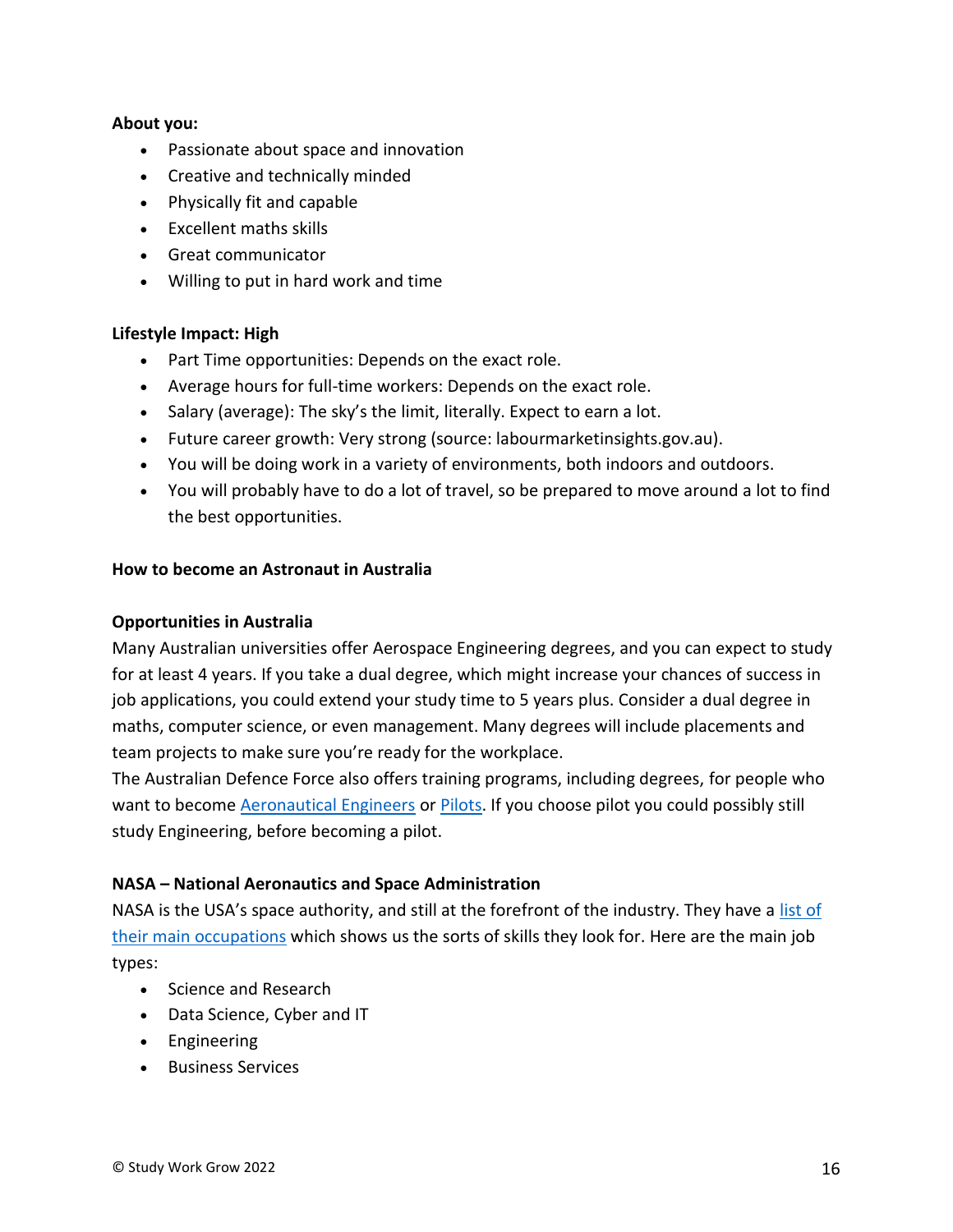**Note: NASA very rarely employ anyone who isn't a US citizen.** Andy Thomas, the famous Australian astronaut, became a US citizen with the aim of joining their program. And because of US Government regulations, you also need to be a US citizen to work for any of the private space companies, such as SpaceX.

SpaceX say: *"To conform to U.S. Government space technology export regulations, applicant must be a U.S. citizen, lawful permanent resident of the U.S., protected individual as defined by 8 U.S.C. 1324b(a)(3), or eligible to obtain the required authorizations from the U.S. Department of State. Learn more about [ITAR here](https://www.pmddtc.state.gov/ddtc_public?id=ddtc_public_portal_itar_landing)."*

#### **But all is not lost.**

It's quite possible that this won't always be the case. The industry is evolving rapidly, and [Australia's new space agency](https://www.industry.gov.au/policies-and-initiatives/australian-space-agency) may offer not only a chance to get to space, but collaboration which would allow you to work on the International Space Station, or even to work for one of the private sector companies if they begin operating in Australia.

There is already a large amount of space infrastructure in Australia, and with projects like the Square Kilometre Array coming online (it's a next gen radio telescope being built in remote Australia, and the project involves over 20 countries), it's likely that we'll see even more expansion in the sector.

If you're still at school, then you have years in which you could get a great degree and start preparing for a future in space while the industry expands. In fact, as jobs are so competitive, to even be able to apply as an astronaut to NASA you need a degree in engineering, biological science, physical science, computer science or mathematics, plus at least 3 years professional experience or 1,000 hours pilot-in-command time on a jet aircraft.

There's a great article [here from the ABC](http://www.abc.net.au/news/science/2017-09-27/how-to-become-an-astronaut/8988574) on how to become an astronaut – put simply, you've got lots of time between now and when you're likely to be a candidate, and in that time the industry may look completely different to how it does right now.

#### **Work in the private sector**

There are a number of major companies doing amazing, cutting-edge work in space right now. Here are three of the biggest companies:

#### **SpaceX**

*SpaceX was founded under the belief that a future where humanity is out exploring the stars is fundamentally more exciting than one where we are not. Today SpaceX is actively developing the technologies to make this possible, with the ultimate goal of enabling human life on Mars.* [Careers](http://www.spacex.com/careers)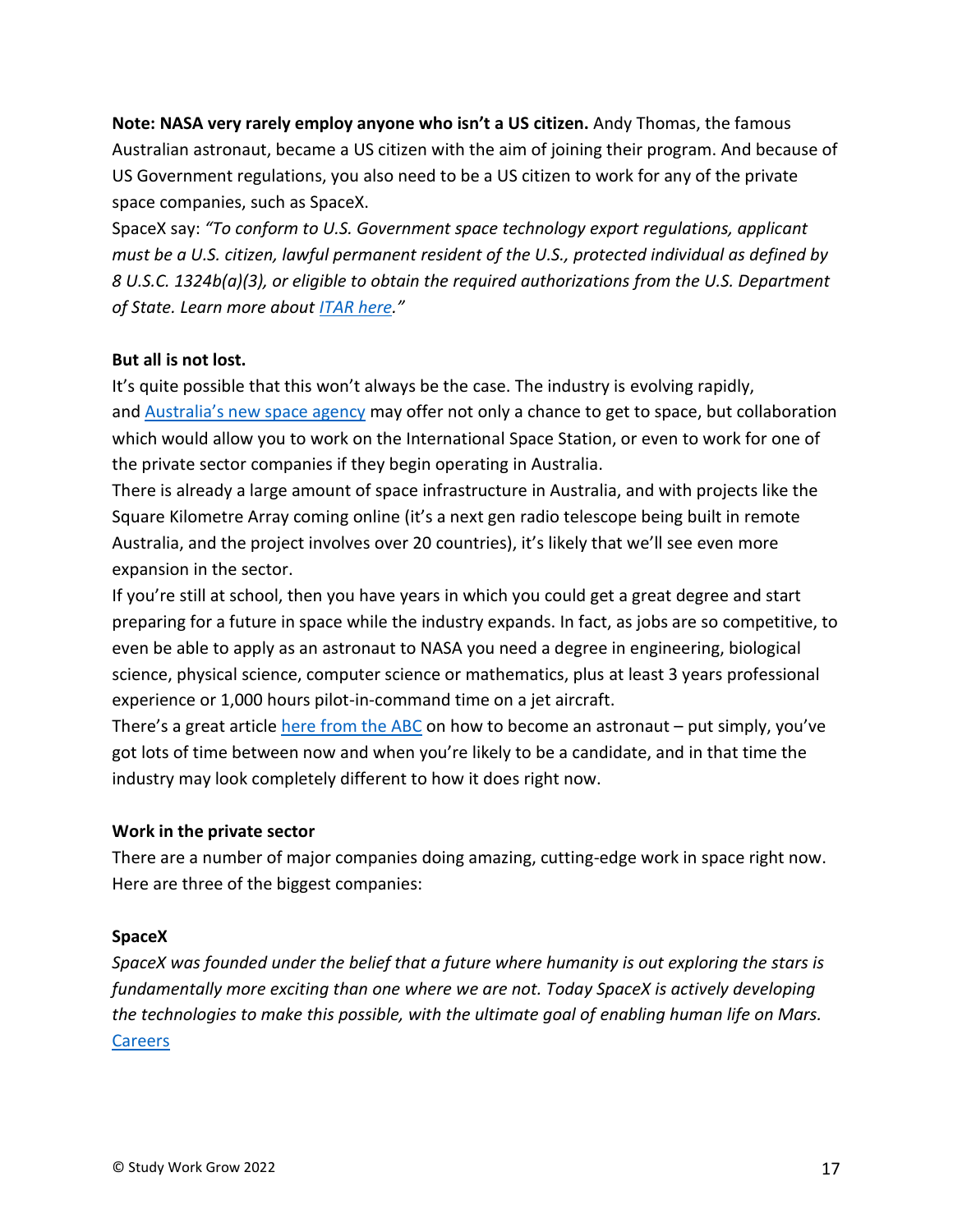#### **Blue Origin**

*At Blue Origin, it's our genuine passion for space exploration that makes an incredibly difficult job equally exhilarating. We're looking for people who share that passion.* [Careers](https://www.blueorigin.com/careers)

#### **Virgin Galactic**

*Virgin Galactic is comprised of hundreds of dedicated and passionate professionals united in creating something new and lasting: the world's first commercial spaceline.* **[Careers](https://careers-virgingalactic.icims.com/jobs/intro?hashed=-435771411&mobile=false&width=692&height=500&bga=true&needsRedirect=false&jan1offset=0&jun1offset=60)** 

But you don't need to move overseas. There are companies in Australia as well:

#### **Gilmour Space**

*Gilmour Space is a venture-backed Australian rocket company developing new capabilities for launching small satellites to space.*

#### [Careers](https://www.gspacetech.com/career)

#### **Southern Launch**

*Southern Launch is a launch service provider, headquartered in Adelaide, South Australia. Our offering includes the Whalers Way Orbital Launch Complex, and the Koonibba Test Range, our suborbital testing facility.*

**[Careers](https://www.southernlaunch.space/careers)** 

#### **Electro Optic Systems**

*EOS are a world leader in space information and intelligence services, optical, microwave and on-the-move satellite products, optical sensor units and remote weapon systems for the land sea and air.*

[Careers](https://www.eos-aus.com/careers)

#### **What comes next?**

This isn't a career path that's easy to predetermine. Basically, you have to be prepared to work ridiculously hard, make sacrifices, and do well. But as the industry expands, more opportunities will arise that don't fit into what you'd call 'astronaut work'. Space X has declared their goal is to send a cargo mission to Mars, and from there they plan on establishing a base which will need a huge array of people, including cooks, telecommunications specialists, medical staff, and miners just to name a few.